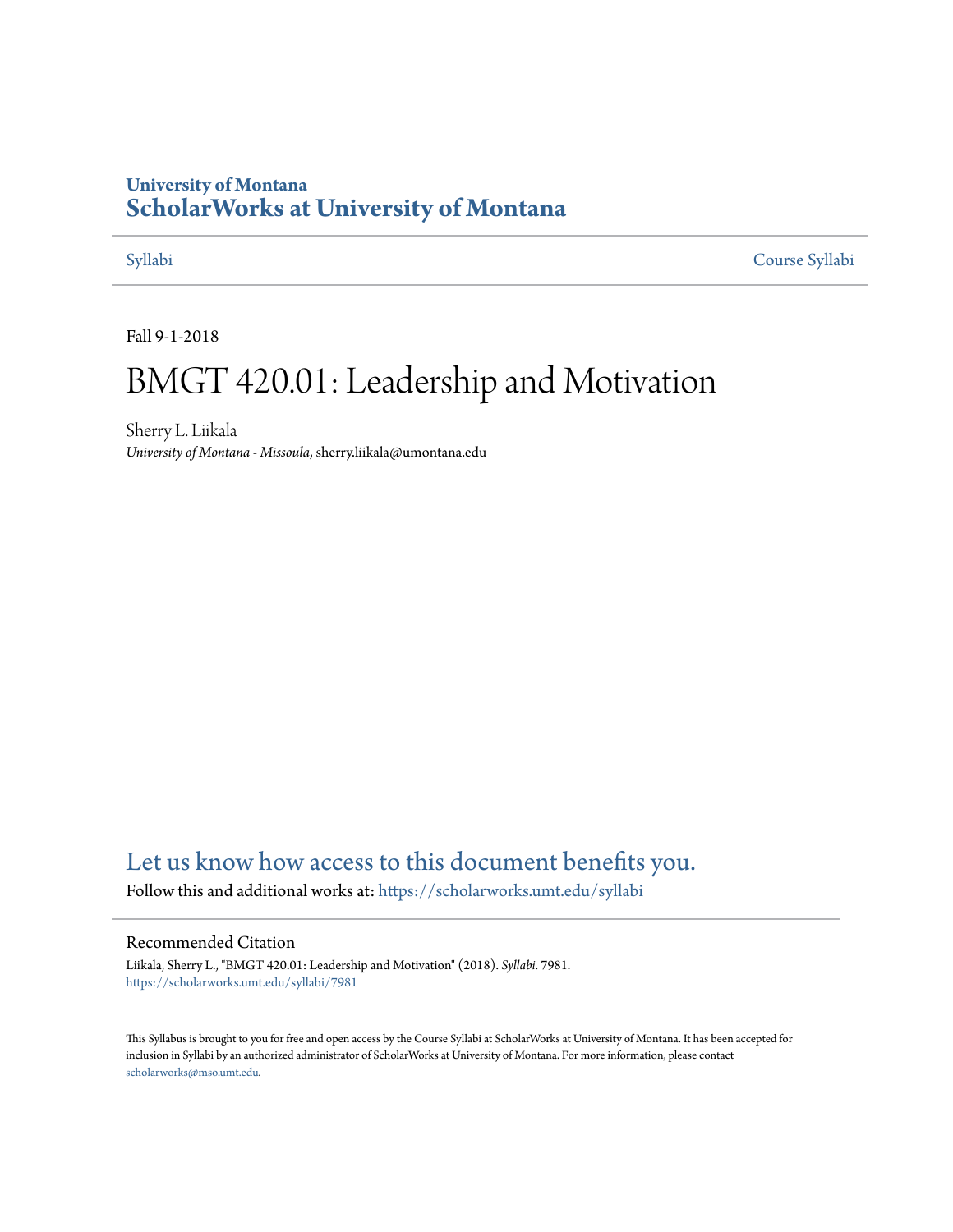### **University of Montana College of Business BMGT 420-01 (3 cr.): Leadership & Motivation/Service Learning MW 9:30 – 10:50am GBB L09 Fall 2018 Course Outline**

| <b>Professor:</b>      | Sherry Liikala<br>Office: 351<br>Phone: 243-6197<br>email: sherry.liikala@business.umt.edu                   |
|------------------------|--------------------------------------------------------------------------------------------------------------|
| <b>Office Hours:</b>   | Monday, Wednesday $11:00 - 12:30$                                                                            |
| <b>Required Text:</b>  | The Leadership Experience, 7 <sup>th</sup> Edition, by Richard L. Daft                                       |
|                        | Note: Access code required!                                                                                  |
|                        | Power Point slides outlining course lecture topics and related course documents<br>will be posted on Moodle. |
| <b>Pre-requisites:</b> | Completion of BMGT 340 (with C- or better)                                                                   |

#### **Course Overview and Learning Objectives**:

This course is focused on the study of fundamental concepts, theories, and models of leadership and motivation. Selected topics include: trait and behavioral theories of leadership, charismatic and transformational leadership, power and influence, emotions and justice perceptions in motivation, expectancy and equity theories. In exploring leader effectiveness, several different perspectives will be utilized, including follower, leader, and observer. Motivation will be explored in a number of contexts, specifically personal motivation and motivation of others. This course is going to require students to utilize skills that are necessary for effective leadership including self-awareness, interpersonal skills, presentation skills, organization and time management, and critical thinking.

#### Primary course objectives.

- 1. BMGT 420 provides students the opportunity to review and learn new leadership and motivation theories and offers application of these theories in their own experience in the Missoula community. A combination of readings, films, self and group assessments, and in-class exercises will be used to enhance learning and understanding in this area and the "outside world" experience will have each student take on a service learning project.
- 2. Students develop leadership skills as related to effective management practices and will explore their own development into the person they want to be.

#### Secondary objectives.

- 1. BMGT 420 builds self-awareness and develops students' own skills in the main areas through various assignments and experiences.
- 2. BMGT 420 emphasizes the use of excellent communication skills, in writing, presenting, and interactions with community organizations. Students will speak in front of the class and/or in small groups, complete several writing assignments, and will communicate with community partners.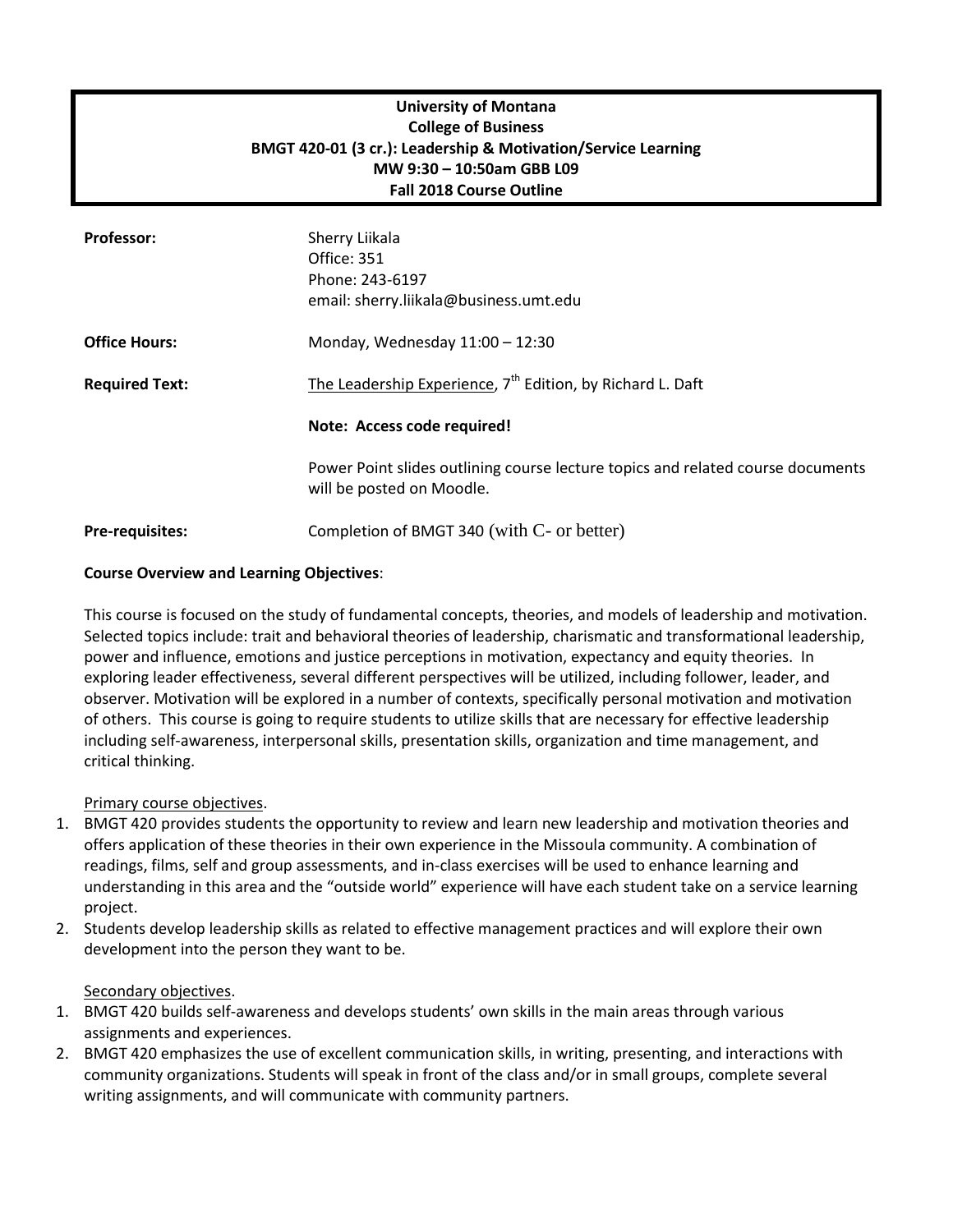Learning Outcome Summary.

At the end of this course, students should be able to:

- 1. Recognize and describe the role of leaders in business and other types of organizations
- 2. Differentiate between leaders and managers
- 3. Identify the relevant contingencies which influence leader effectiveness
- 4. Describe the determinants of leader development
- 5. Identify and add to his or her own repertory of effective leader behaviors, and to better articulate a personal leadership development agenda
- 6. Exhibit confidence in oral and written communication skills.

#### **University and College of Business Codes of Conduct**

All students must practice academic honesty. Academic misconduct is subject to an academic penalty by the course instructor and/or a disciplinary sanction by the University. The University of Montana Student Conduct Code specifies definitions and adjudication processes for academic misconduct and states, "Students at the University of Montana are expected to practice academic honesty at all times." All students need to be familiar with the Student Conduct Code. It is the student's responsibility to be familiar the Student Conduct Code. Section V.A., available at [http://www.umt.edu/vpsa/policies/student\\_conduct.php](http://www.umt.edu/vpsa/policies/student_conduct.php) 

The College of Business Student and Faculty Professional Code of Conduct can be found at: <http://www.business.umt.edu/Soba/SoBAEthics/CodeofProfessionalConduct.aspx>

#### **Mission Statements and Learning Goals**

#### **Mission:**

The University of Montana's College of Business enhances lives and benefits society by providing a world-class business education in a supportive, collegial environment.

We accomplish this mission by acting on our shared core values of creating significant experiences, building relationships, teaching and researching relevant topics, behaving ethically, and inspiring individuals to thrive.

As part of our assessment process and assurance-of-learning standards, the College of Business (CoB) has adopted the following learning goals for our undergraduate students:

- Learning Goal 1: CoB graduates will possess fundamental business knowledge.
- Learning Goal 2: CoB graduates will be able to integrate business knowledge.
- Learning Goal 3: CoB graduates will be effective communicators.
- Learning Goal 4: CoB graduates will possess problem solving skills.
- Learning Goal 5: CoB graduates will have an ethical awareness.
- Learning Goal 6: CoB graduates will be proficient users of technology.
- Learning Goal 7: CoB graduates will understand the global business environment in which they operate.

#### **Students with Learning Disability:**

**DSS** Students with disabilities may request reasonable modifications by contacting me within the first two weeks of class. The University of Montana assures equal access to instruction through collaboration between students with disabilities, instructors, and Disability Services for Students (DSS). "Reasonable" means the University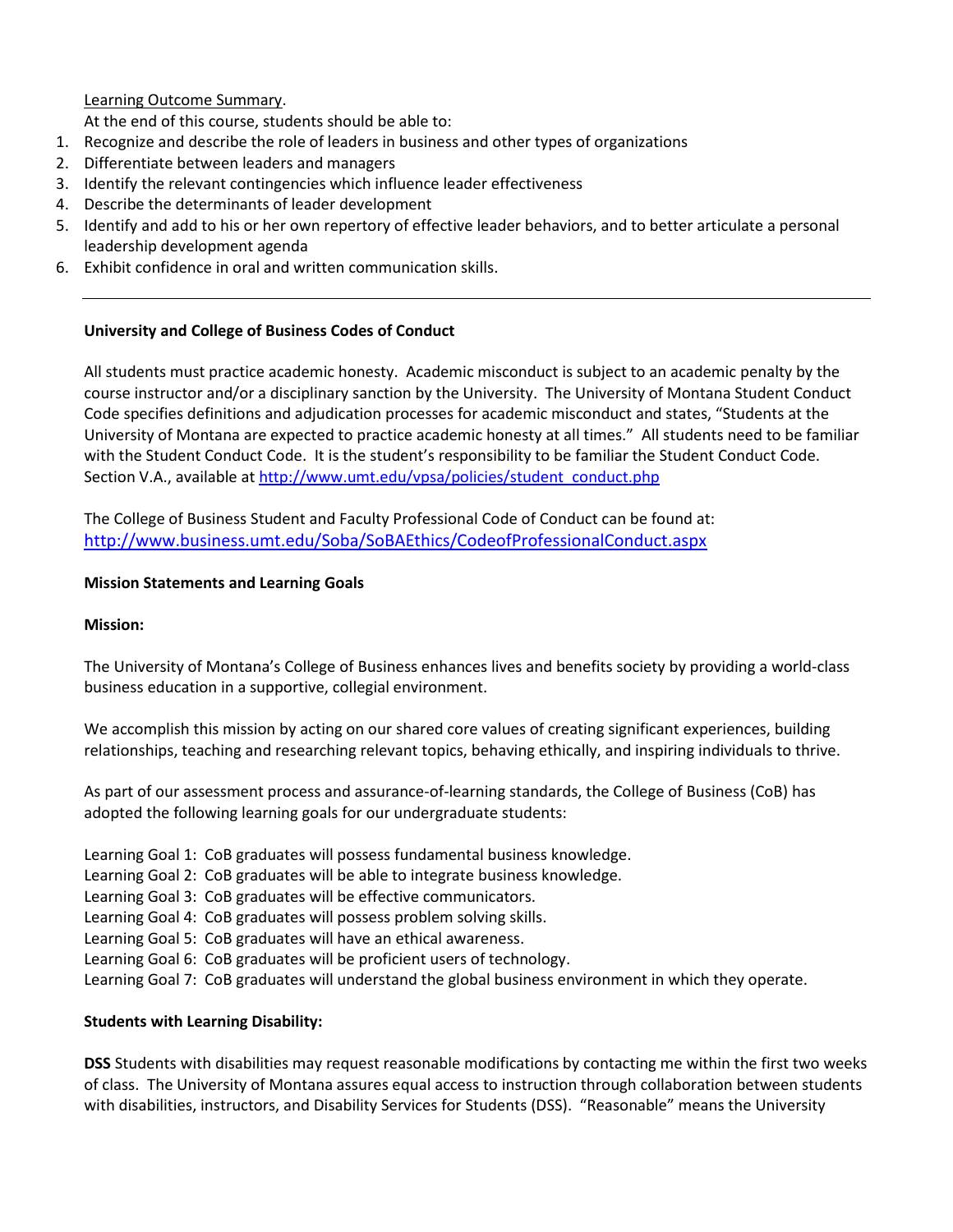permits no fundamental alterations of academic standards or retroactive modifications. If you think you may have a disability adversely affecting your academic performance, and you have not already registered with DSS, please contact DSS in Lommasson 154. I will work with you through DSS to provide an appropriate accommodation. For more information, please consul[t http://www.umt.edu/disability.](http://www.umt.edu/disability)

#### **Teaching Philosophy**:

It is my responsibility to teach; preparing you for your career; whatever it may be. I take my responsibility very seriously as do I take each student seriously. My approach to teaching is based on observation – that is, I share knowledge with you drawing on my experience in the field consistent with the academic principles of the subject being taught. The intent of my teaching style is simple: provide and encourage an environment and atmosphere that inspires learning. The upshot to you of my teaching style is this - if you are not in class, you cannot learn.

#### **Class Conduct**:

The classroom is a place for learning the material being taught. Anyone whose behavior distracts me from teaching or students from learning will be asked to leave. This class is designed to be interactive such that we can learn from each other. As such, I require students to attend class sessions prepared to listen, contribute and ask questions. This is particularly important since I write my own exams and derive test/quiz questions from material presented in class lectures, text reading material, videos, case discussion questions, and classroom discussions. I encourage student participation continuously simply by asking thoughtful questions in a manner that students can relate to. I urge students to participate and not worry about being right or wrong – I endeavor to reward the courage it takes to participate, not punish. It is critical that to prepare for the "sink or swim" world of business that each student learns how to speak up and share thoughts, opinions and/or ideas. The classroom is a perfect place to develop a comfort level without being judged. **It is each student's responsibility to make arrangements to get the information from missed classes from another classmate. Do not ask me what you missed or for my lecture notes.** 

Please make sure your cell phones are turned off or are in the silent mode. Computers may be used during class **only for the purpose of note taking** – if I see or am informed of anyone using their device for any other purpose that student will lose the ability to utilize their device for the remainder of the semester.

#### **Communications:**

There are several ways a student may communicate with me; email is not always the best or preferred way – it should only be used in instances where you want to inform as opposed to ask for special consideration or manage conflict. When using email, **Students need to use their designated university email address**. When possible, I prefer and ask that students visit with me in person if communication is required. Under NO circumstance is it acceptable to call my personal phone number, please only call my office number. I ask this of students not to be difficult, but instead as a way to get students to exercise discipline, develop and nurture people skills and to avoid misunderstanding, miscommunication and passive aggressive behavior in general.

#### **Reading Assignments:**

Reading assignments will primarily come from the required text. My practice is to begin lecturing on a specific topic/concept and then, when appropriate, assign readings. This should allow students to better apply and retain the information that is read. However, the flip side of this is that when I assign reading, students must do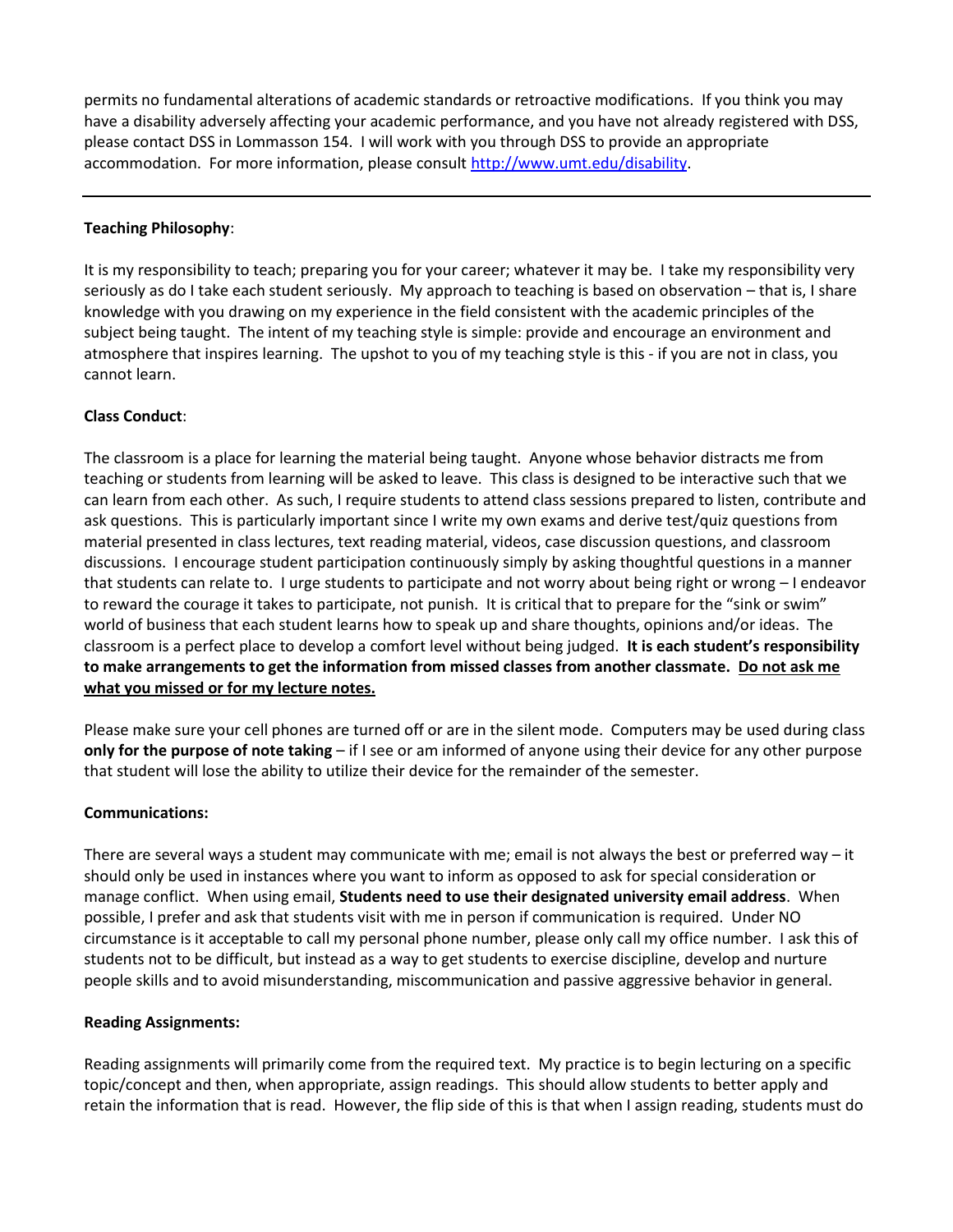the reading within the time frame required. I will only clarify questions from reading during the class day on which the reading was to be completed. I will not address questions from reading outside class or via email.

#### **Exams (40%):**

Two exams, each worth 20%, will be given corresponding to the lectures and readings. The format of the for exams will be will be a combination of T/F, multiple choice, fill-in-the-blank and short answer. You may also be asked to illustrate a concept by graphically representing an answer, etc. The degree of difficulty for exam questions is consistent with a 400-level class and will require a degree of understanding of concepts that allows students to apply concepts, not simply memorize content. The second exam will be given during finals week, but will not be a cumulative exam.

#### **Leader's Self-Assessments Exercises (10%):**

Included at the end of this document is a page that outlines, by chapter, the assessments that are to be completed. This requires that student's not only answer the questions, but also evaluate their answers quantitatively and qualitatively (in written note form). Your written comments/notes regarding the results/leadership implications of the assessments are required to be turned in as an appendix.

A total of 20 exercises each involving an assessment of your attitude/aptitude according to specific variables. For each exercise completed by the due date you will earn .05% of the 10% total. For each assessment, you will need to:

- a. Answer the questions
- b. Tally (quantitatively or qualitatively) your answers and determine your results

c. Prepare notes that addresses the questions outlined at the end of each exercise and include your own observations (e.g., I was surprised to learn that I thought myself to possess more verbal intelligence, but from the exercise I am clearly more logical-mathematical.)

**Please note that there are due dates for each of the assessments. All assessments are available starting on September 12. You can start/complete the assessments immediately, without having to wait for the material to be covered in class. However, once the due date has passed, you will no longer be able to gain access to the assessment in order to complete it and will not be able to receive credit for them.**

#### **Service Learning Project (10%: 5% for approval of project by Oct. 1 & 5% for completion of 15 hours):**

Service Learning is a method of teaching and learning in which students, faculty, and community partner's work together to enhance student learning by applying academic knowledge in a community-based setting. Student work addresses the needs of the community as identified through collaboration with community or tribal partners, while meeting instructional objectives through faculty-structured service work and critical reflection meant to prepare students to be civically responsible members of the community. At its best, service learning enhances and deepens students' understanding of an academic discipline by facilitating the integration of theory and practice, while providing them with experience that develops life skills and engages them in critical reflection about individual, institutional, and social ethics.

The Service Learning Project involves "live" practice sessions in **leadership and followership**, motivated/directed learning in one area of leadership, journaling/keeping track of what happens in the project, gathering feedback, reflecting on the overall process/project, and building a reflection and leadership development plan. Students should read this portion of the syllabus carefully before deciding what to do for their projects. Ideally, students should make plans early in the semester to complete both leadership and followership components by mid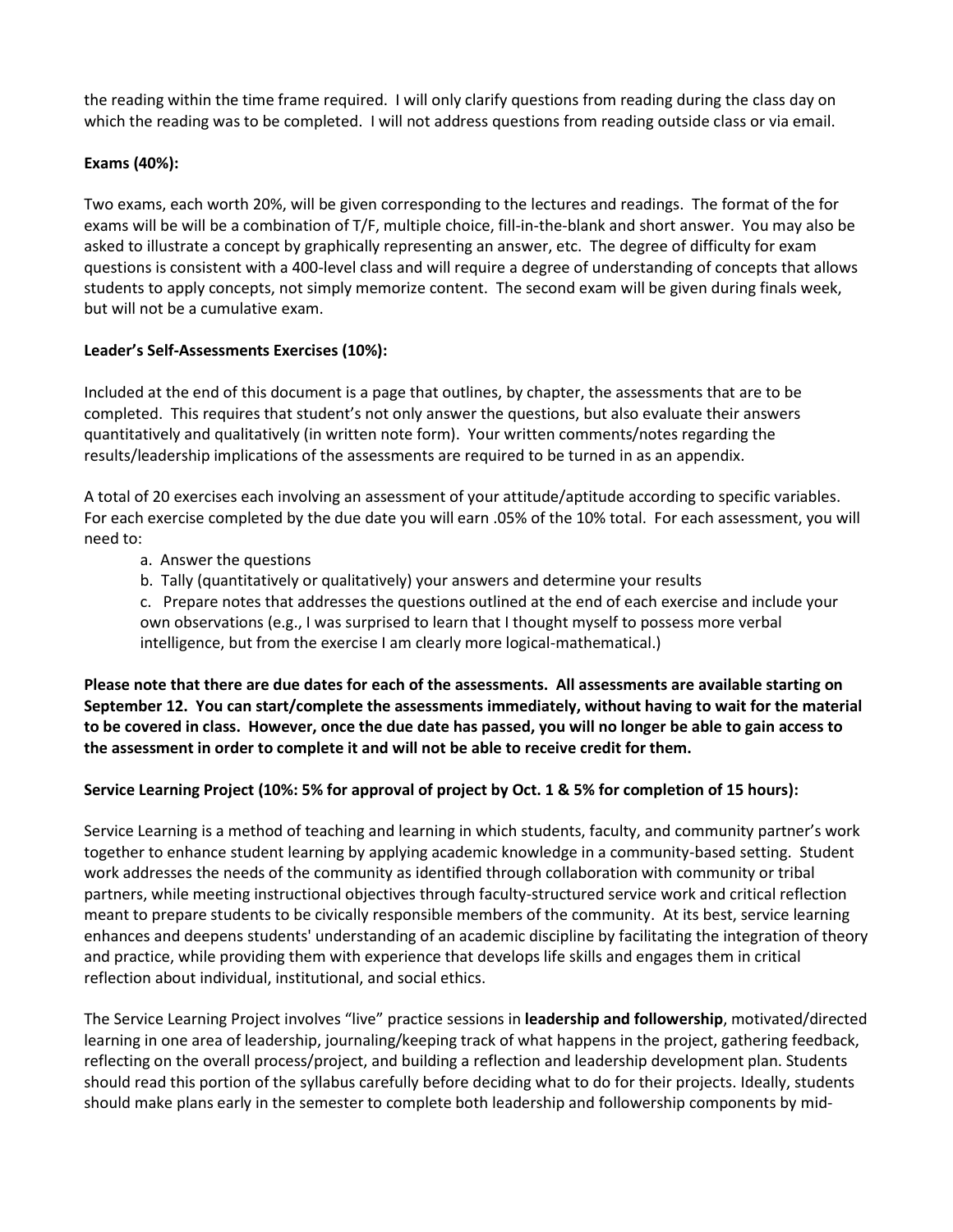November. Students will integrate what they learn from the Service Learning Project into their Leadership Report.

#### *Criteria*

**Hours Required**: Students are expected to log **at least 15 hours** of service **at a non-profit organization** of their choice in the Missoula area. Students must spend at least 10 of those hours in a leadership position or actively involved in leading in some way (e.g., leading a project, coaching someone else in development of a skill, etc.). Students must spend the remaining portion of their hours **(at least 5 hours**) in a followership position or actively involved in following in some way. Students may not:

1) do something they are currently doing for their job or

2) participate in a project where all or a majority of the hours are completed in a brief number of engagements. **The service must be performed over the course of the semester.**

**All projects must be approved by the instructor no later than Monday, October 1, 2018 in order to receive 5% towards total grade**. Students self-select the organization to provide service to and in what capacity in both leadership and followership roles. Each student needs to submit the service learning set-up paperwork, with their supervisor's signature to the instructor for approval. This document is available on the class Moodle page.

Students are required to keep track (provide an audit trail) of the time associated with service learning. This journal will be turned in along with your originally signed set-up paperwork as an appendix in the final report.

#### **Leadership Report (35%):**

Using the Self-Assessments questionnaires from the text, students are required to conduct an analysis of self. The exercises enable students to learn about their own leadership orientation, style, beliefs, skills, etc. The results of these exercises will be combined with the experience from the Service Learning Project to create a Leadership Plan. This is a detailed, introspective plan that will require a great deal of self-discipline in order to present a project that is of high quality to me and of high value to you. An outline for this report/plan will be provided via Moodle and one entire class day will be spent on Wednesday, September 12 going over all the requirements in detail.

#### **Rough Draft with Writing Center Session (5%) – no later than November 02, 2018**

Students are required to prepare a rough draft of section I (Leadership Self-Assessment) A (Introduction) & B (My Leadership Orientation)of the Leadership Report and schedule a tutoring appointment with The Writing Center. This appointment must occur no later than close of business Friday, November 2, 2018. Please see the "Writing Center Form" for specific information/requirements (available on Moodle in the "Leadership Report Stuff" folder.

Students will need to bring the rough draft to your tutoring session and use the feedback to improve your paper. Students must complete, have signed and turn this form in with your final paper (Appendix 5).Failure to meet with The Writing Center and turn in this signed form by the writing center will result in a zero for 10-percent of the total grade for the class. Schedule your appointment by visitin[g www.umt.edu/writingcenter](http://www.umt.edu/writingcenter) or by stopping by Lommasson 271.